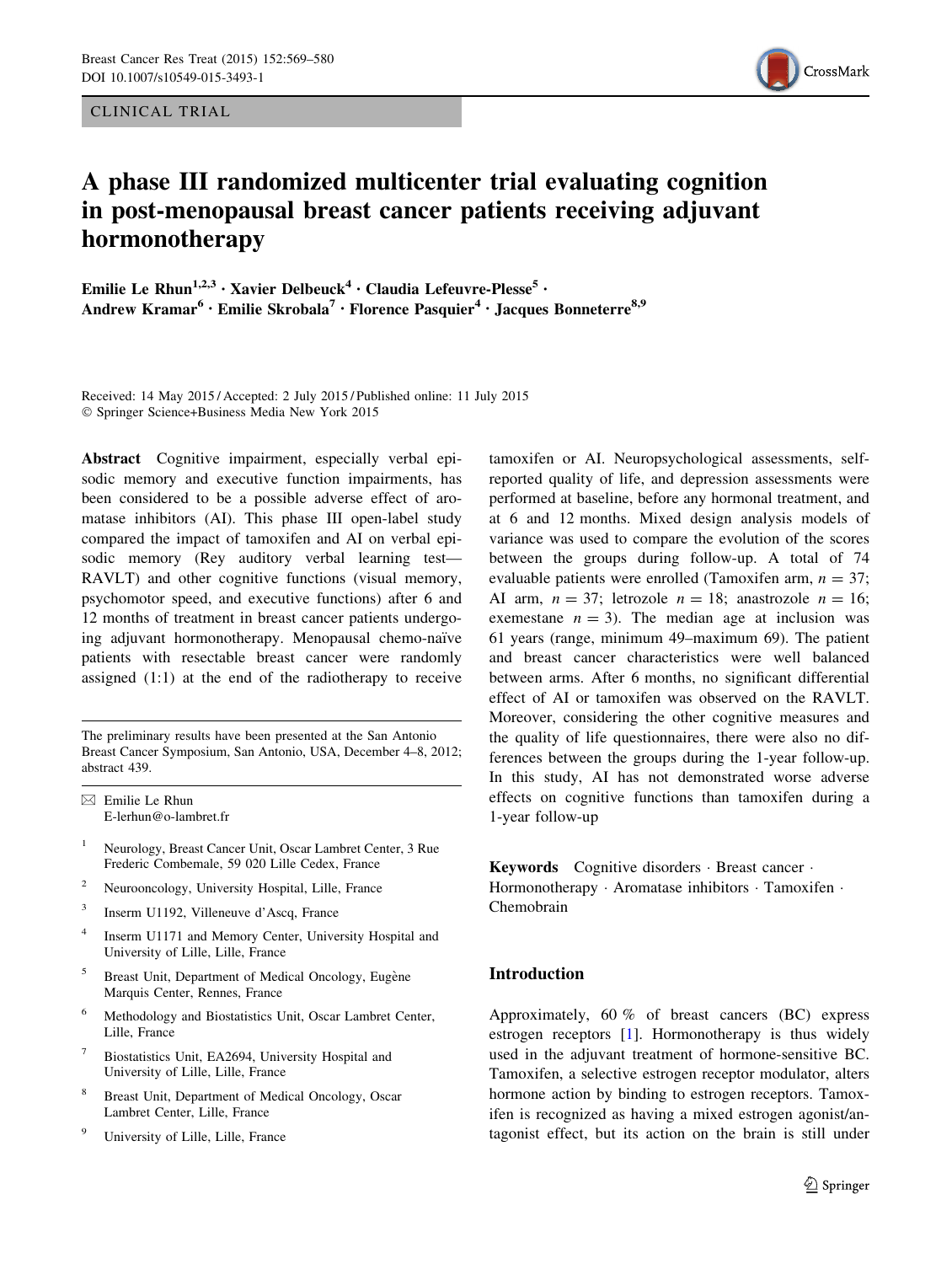debate. Aromatase inhibitors (AI) decrease the in situ conversion of androgen to estrogens and induce a lower concentration of plasma estrogen than tamoxifen in earlystage BC [[2\]](#page-9-0).

Estrogen and AI receptors have been identified in several areas of the brain involved in cognition, especially the hippocampus and related cortical areas [[3–5\]](#page-10-0). Thus, hormonotherapy could influence cognitive disorders that may induce a negative impact on quality of life and reduce adherence to treatment  $[6]$  $[6]$ . In most of the studies on BC, a negative impact of hormonotherapy was reported, especially on verbal memory and executive functions [\[7](#page-10-0), [8\]](#page-10-0). A more profound effect of AI on cognition than Tamoxifen has been discussed, due to a more important reduction of estrogen concentration in the plasma [[9\]](#page-10-0). Nevertheless, numerous methodological limits have been observed in these studies and only a few have been performed on a dedicated chemo-naïve early BC population.

The primary objective of our study was to evaluate the verbal episodic memory according to the scores in the Rey auditory verbal learning test (RAVLT) after 6 months of treatment (AI or tamoxifen) in post-menopausal and chemo-naïve BC patients. The secondary objectives were the evaluation of other cognitive functions (memory, psychomotor speed, and executive functions) at 6 months of treatment, the evaluation of the whole cognitive tests at 12 months, and the evaluation of quality of life at 6 and 12 months.

## Methods

## Eligibility criteria

Inclusion criteria included the following: newly diagnosed histologically confirmed BC, the expression of estrogen or progesterone receptors (ER, PR) defined by a rate  $>10 \%$ of hormonal receptors expression in the tumor determined by immunohistochemistry tests, indication of adjuvant hormonotherapy (T0–T2 tumors without nodal metastases, expressing ER or PR but without HER2 positivity), postmenopausal status defined by amenorrhea persisting for an entire year or oophorectomy confirmed by the FSH and 17beta-estradiol levels, and French native speakers with a Karnofsky performance status (KPS)  $\geq 80$ . Exclusion criteria included the following: a history of personal or familial thrombo-embolic disease, metastatic disease, previous chemotherapy, being  $\geq$  70 years of age to reduce the rate of concomitant undiagnosed neurological degenerative pathology, a history of depression or other psychiatric disease, and undergoing psychotropic treatment (neuroleptics and long-life benzodiazepines) or using anticholinesterase agents.

All patients signed a consent form approved by the local ethics committee (North West ethics committee of France) on September 9th, 2008. The study was identified on Clinical Trials.gov as NCT00893061.

### Study design and treatment plan

This phase III multicenter open-label study randomly assigned patients 1:1 per block of 6, without stratification factors, to receive oral tamoxifen (20 mg/day) or oral AI (letrozole 2.5 mg/day, anastrozole 1 mg/day, and exemestane 25 mg/day at the discretion of the referring oncologist). All three of these AIs are supposed to induce the same level of estrogen depletion due to a class effect and were thus authorized. The initial hormonotherapy could be changed after 1 year of treatment at the end of the study. Hormonotherapy was continued until disease recurrence or unacceptable toxicity during the 1-year study period. The standard follow-up of BC was not changed.

#### Assessments

Detailed neuropsychological assessments, questionnaires on autonomy in daily living (instrumental activity daily living—IADL scale), quality of life-C30 (QLQ-C30), and emotional state [hospital anxiety and depression scale (HADS)] were performed before the first administration of hormonotherapy and then after 6 and 12 months of hormonotherapy.

#### Cognitive assessments

Trained neuropsychologists, blinded to the treatment group, administered the standard neuropsychological testing. The hand dominance (Edinburgh Handedness Inventory [[10\]](#page-10-0)) and a premorbid intellectual functioning test (French adaptation of the National Adult Reading Test, fNART [[11\]](#page-10-0)) were assessed at the time of inclusion. A specific cognitive battery was then administered at baseline, 6, and 12 months of treatment. This battery consisted of a questionnaire on self-report cognitive functioning complaint (cognitive difficulties scale (CDS) [\[12](#page-10-0)]), a test of global cognitive functioning (mini mental state examination (MMSE) [[13](#page-10-0)]), and specific tests for the assessment of episodic memory, working memory, processing speed, and executive function. Verbal episodic memory was evaluated with the Rey auditory verbal learning test (RAVLT) [[14\]](#page-10-0) (sum of words learned across trials 1–5, used as primary endpoint, immediate (trial 6 recall) and delayed (trial 7) free recall used as secondary endpoints), while the Benton Visual Retention Test (BVRT [[15\]](#page-10-0), multiple-choice administration) was proposed for the evaluation of visual episodic memory (number of correct answers). Working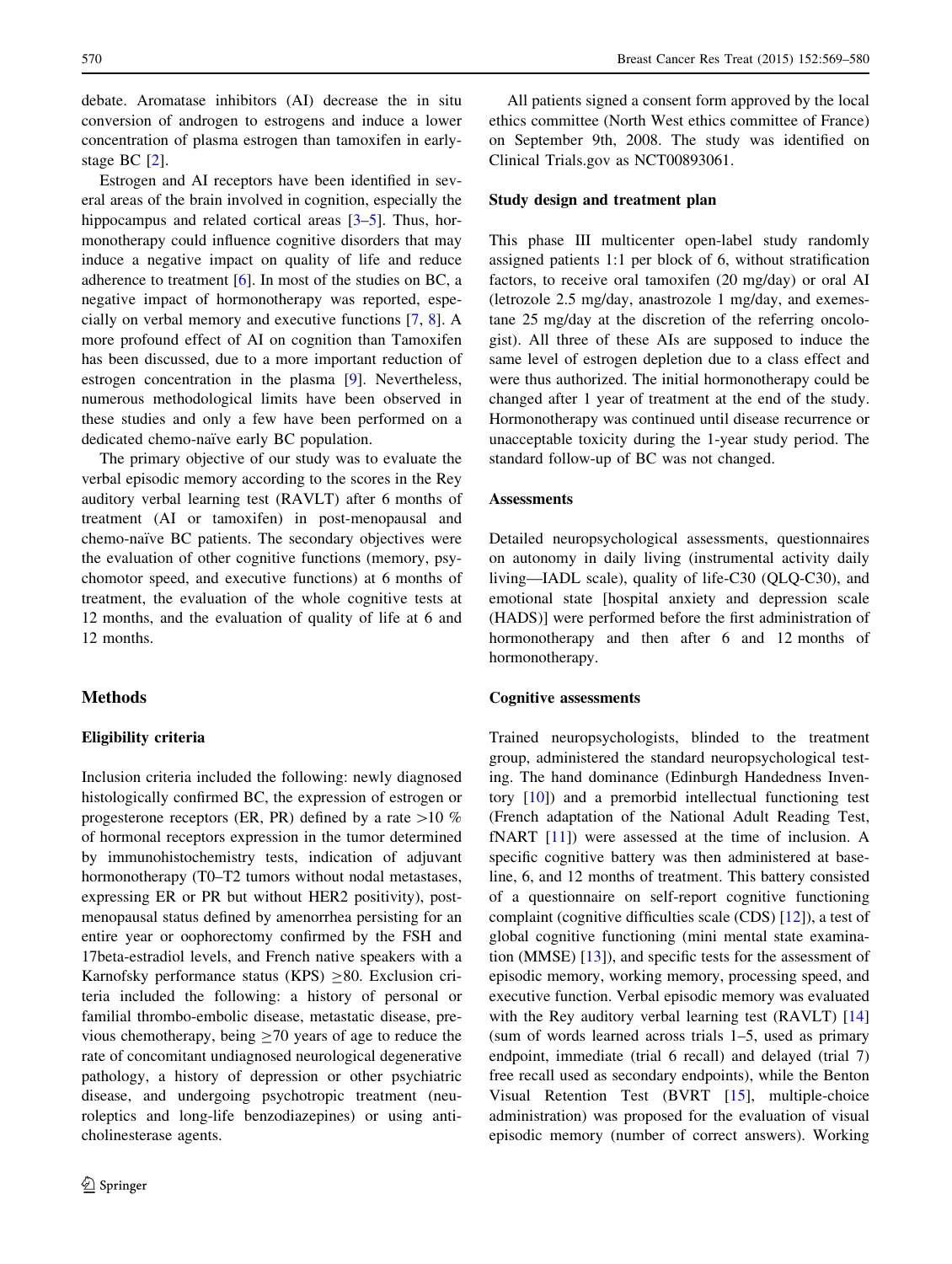memory was assessed with the forward and backward digit span [\[16](#page-10-0)] (number of correct sequences) for the verbal part and the visuo-spatial component with the spatial subtest of the Wechsler Memory Scale [\[17](#page-10-0)] (number of correct sequences). Psychomotor speed was assessed using completion time (in seconds) for part A of the trail making test [\[18](#page-10-0)] and the color naming part of the Stroop test [\[19](#page-10-0)]. Executive functions were evaluated by the letter and category fluency tasks [\[20](#page-10-0)] (number of words generated), the trail making test (Trails B/Trails A ratio), the Stroop test (interference ratio), and the Wisconsin card sorting [[21\]](#page-10-0) test (number of perseverative errors). All the neurocognitive tests used in this trial are sensitive, reliable, reproducible, and have normative data. Parallel forms were used for the episodic memory tests (RAVLT and BVRT) to limit test–retest effects. The duration of the neuropsychological testing was approximately 1 h and a half. The neuropsychological testing is reported in Table 1.

## Quality of life, autonomy in daily life and emotional assessments

Quality of life was assessed according to the QLQ C-30 self-administered questionnaire [\[22](#page-10-0)], which is composed of five functional scales, nine symptoms scales, and a twoitem global quality of life scale (QoL). Autonomy in daily life was evaluated with a 4-item self-administered instrumental activity of daily living (IADL) questionnaire [\[23](#page-10-0)]. The emotional state was determined by the self-administered HADS. Only adverse events of grade 3–4 were prospectively reported in this study according to the CTCAE v.4.

#### Statistical methods

The main objective of this trial was to compare the changes observed in episodic verbal memory between baseline and 6 months of hormonotherapy in each arm (patients receiving tamoxifen vs. AI). The RAVLT score, sum of words learned across trials 1–5, was chosen as the primary endpoint. The estimated mean  $(\pm SD)$  for this score is 49  $(\pm 8)$  in the 50–70-year-old population. A cognitive decline is diagnosed in the case of a variation of one standard deviation (eight points). Considering a two-sided independent t test (with type I error rate of 5 and 95  $%$  power), and an expected difference of eight points, 27 evaluable patients per arm were needed for the analysis at 6 months. Taking into account potential drop-outs, 74 patients (37 per am) were sought for enrollment. Analyses were performed in the intent to treat population.

Descriptive statistics were used for the characterization of the patient sample. Comparisons between the two groups of patients (tamoxifen vs. AI) at baseline were performed using the two-sample  $t$  test or the Wilcoxon rank-sum test as a non-parametric alternative when the assumption of normality was not respected.

Analysis of covariance (ANCOVA) adjusted for baseline performance was then used to compare the performance at 6 months of the RAVLT score between the groups (tamoxifen vs. AI).

Table 1 Summary of the cognitive test measures and outcome variables

| Cognitive domain             | Cognitive tests                           | Outcome variable                         | Score range |
|------------------------------|-------------------------------------------|------------------------------------------|-------------|
| Cognitive complaint          | Cognitive difficulties scale (CDS)        | Total score                              | $0 - 159$   |
| Global cognitive functioning | <b>MMSE</b>                               | Total score                              | $0 - 30$    |
| Verbal episodic memory       | Rey auditory verbal learning test (RAVLT) | Sum of words learned across trials $1-5$ | $0 - 15$    |
|                              |                                           | Immediate free recall                    | $0 - 15$    |
|                              |                                           | Delayed free recall                      | $0 - 15$    |
| Visual episodic memory       | Benton visual retention test (BVRT)       | Total score                              | $0 - 15$    |
| Working memory               | Forward digit span                        | Number of correct sequences              | $0 - 14$    |
|                              | Backward digit span                       |                                          | $0 - 14$    |
|                              | Forward spatial span                      |                                          | $0 - 14$    |
| Psychomotor speed            | Part A of the trail making tests          | Completion time in seconds               | $0+$        |
|                              | Naming part of the Stroop task            |                                          | $0+$        |
| Executive functions          | Letter fluency                            | Number of correct words                  | $0+$        |
|                              | Category (animal) fluency                 | Number of correct words                  | $0+$        |
|                              | Trail making test                         | Trails B/Trail A ratio                   |             |
|                              | Stroop test                               | Interference ratio                       |             |
|                              | Wisconsin card sorting test               | Number of perseverative errors           | $0 - 47$    |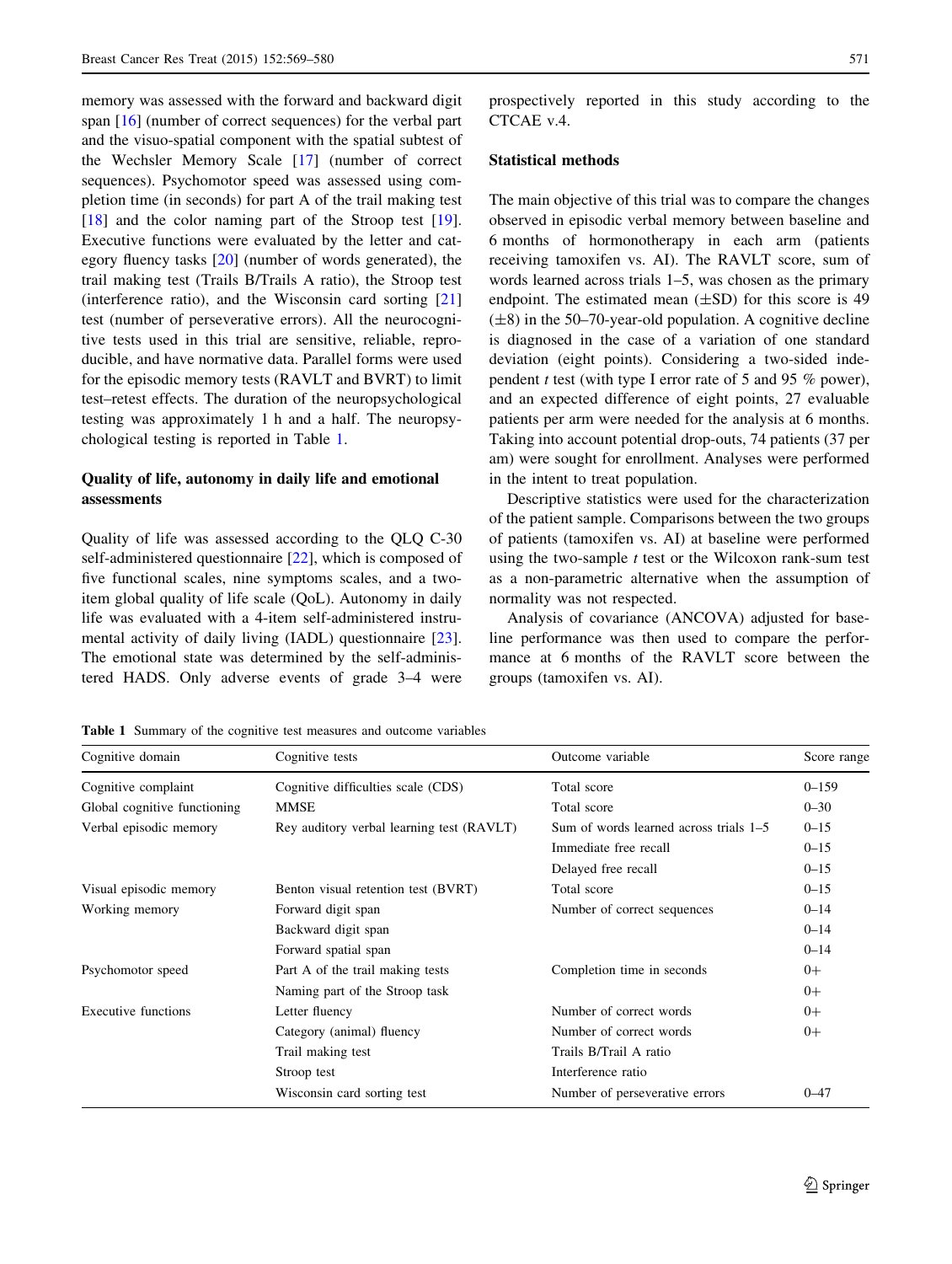Secondary objectives were analyzed with mixed model analyses of variance (adjusted for baseline performance) to compare the evolution of the cognitive scores between the groups during follow-up, with groups (tamoxifen vs. AI) as the between-subjects variable and time (6 and 12 months testing) as the within-subjects variable. Adjusted mean  $(\pm SE)$  was calculated when there was a significant effect (group, time, or interaction). Moreover, scores from the cognitive battery for each individual and at each visit (baseline, 6, and 12 months visits) were compared to normative data and were classified as within the normal range or pathological (when the score was 1.65 standard deviation below the mean from available normative data).

Mixed model analyses adjusted for baseline were also used for emotional state (HADRS) and biological data. Concerning the quality of life questionnaire, Fisher's exact test were used to compare proportion of patients from each group showing a decrease in the global and functional scale scores from the QLQ C-30 between baseline and 6 months visit (subtracting the score at baseline from the 6 months visit) as well as between baseline and 12 months visit (subtracting the score at baseline from the 12 months visit). The same procedure was used for the symptom scale but we considered here the increase of the score on these scales between baseline and 6 months visit as well as between baseline and 12 months visit. The same procedure was considered for the autonomy score.

Analyses were performed on SAS software version 9.3 (SAS Institute, Cary, NC, USA).

## **Results**

#### Patient characteristics

A total of 74 women were prospectively enrolled in three French centers from March 2009 to April 2011. Consecutively, deemed eligible patients were randomly assigned: 37 in the tamoxifen arm and 37 in the AI arm. At baseline, the patient characteristics were well balanced between the two arms (Table [2\)](#page-4-0). Specifically, no difference was observed for age, handedness, premorbid intellectual functioning, BC characteristics, body mass index, and the 17beta-estradiol or FSH levels. Patients in the tamoxifen arm tended to report less cognitive difficulties than patients in the AI arm (16.97  $\pm$  8.36 vs. 20.58  $\pm$  9.3,  $p = 0.09$ ). Note, however, that no patient had at baseline a significant complaint compared to normative data.

On study compliance for the neuropsychological testing is detailed in the CONSORT diagram (Fig. [1\)](#page-5-0) and in Table [3](#page-5-0) for each test. At baseline, no significant differences were observed between the groups for the different cognitive scores (Table [4](#page-6-0)) or the different questionnaires (QLQ C-30, IADL and HADS). At the individual level, all the patients performed within the normal range for the different scores of the RAVLT. However, other measures of cognitive functioning were more frequently impaired in our BC population at baseline than expected according to available norms (which usually considered a 5 % misclassification error rate): 24 out of 70 (34 %) showed a pathological Trails B/Trails A ratio and 20 out of 70 (29 %) showed pathological scores on the verbal working memory span tasks. Proportion of pathological score for the other cognitive scores did not differ from a 5 % error rate.

#### **Efficacy**

ANCOVA analysis of the RAVLT score (sum of words learned across trials 1–5) adjusted for baseline performance did not detect any significant change between the tamoxifen and AI arms ( $p = 0.15$ ). Mixed model analyses used to analyze the secondary cognitive endpoints, did not show any effect on measures of episodic memory, processing speed, or executive functions between groups or time (6 and 12 months visit). There was moreover no specific effect for verbal working memory scores, but there was a group effect for the visual working memory test with AI patients showing better score than tamoxifen patients at the 6 and 12 months visits when performance was adjusted for baseline scores (Table [5](#page-7-0)). At the individual level, there was, however, only one patient (receiving AI) with a pathological score for the visual working memory test at baseline, two at the 6 months visit (one receiving AI and the other tamoxifen), and one at the 12 months visit (receiving tamoxifen). Note also that there was no group effect for the CDS but there was a significant time main effect  $(p = 0.049)$  showing that cognitive complaint increased between the 6 months (19.15  $\pm$  0.81) and the 12 months  $(20.74 \pm 0.84)$  visits (one patient had a significant cognitive complaint compared to normative data at the 12 months visit). Furthermore, proportion of pathological scores did not increase in the population between the visits for the different cognitive scores (trail making test and verbal working memory scores were more frequently impaired for breast cancer patients compared to normative data without any increase in prevalence between the different visits).

For the emotional state, mixed model analyses were also conducted and we did not observe any significant effect for the depression score as well as for the anxiety score of the HADS. Note also that we ran all previous analysis on cognitive scores with the HADS depression score as a covariate and results were unchanged (Table [5\)](#page-7-0). Quality of life was then analyzed considering the proportion of patients in each group showing between the visits and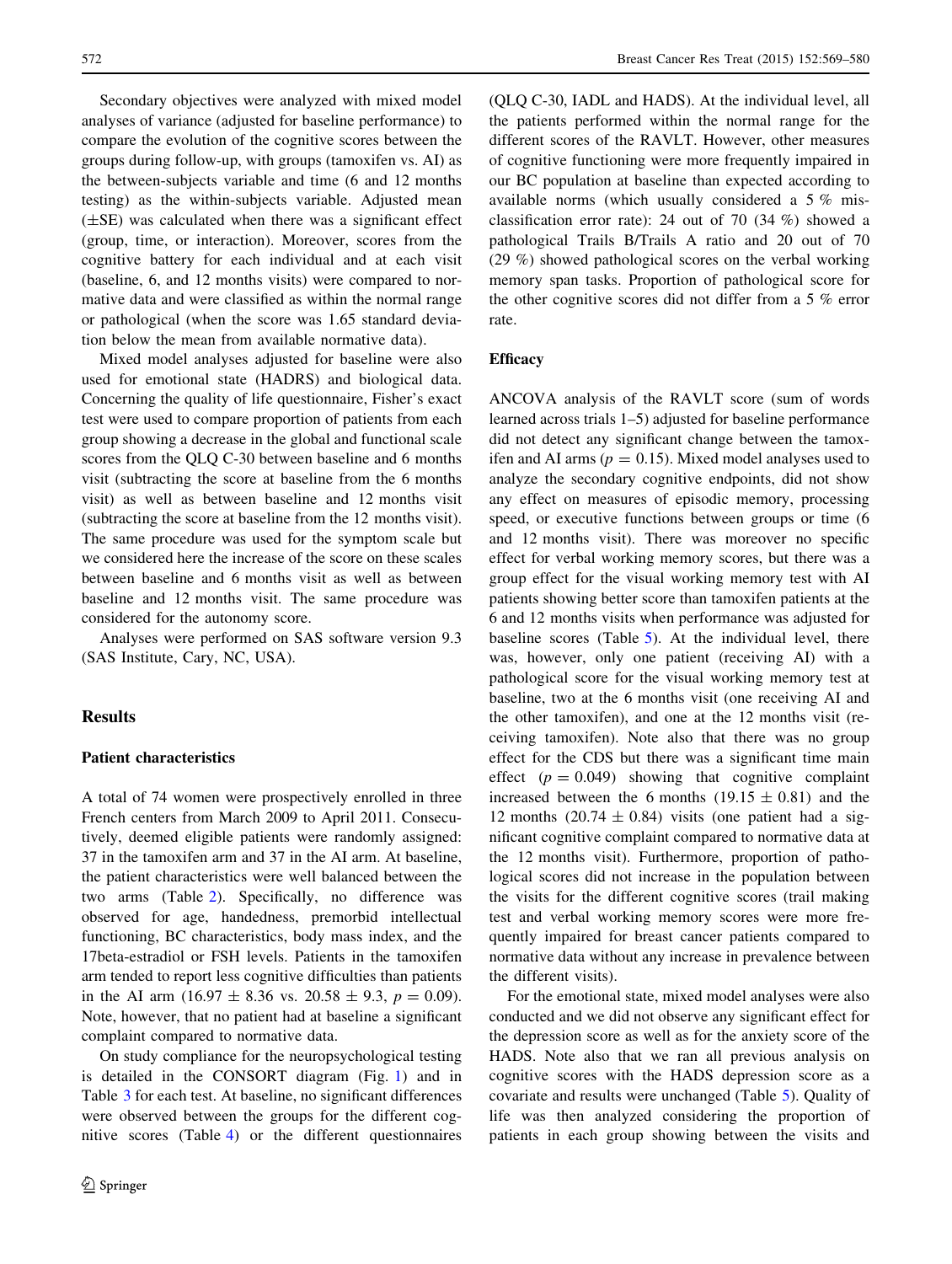<span id="page-4-0"></span>Table 2 Demographic and histological characteristics of the patients at inclusion

|                                                  | Whole population | Arm A (tamoxifen) | Arm B (AI)     | $\boldsymbol{p}$         |
|--------------------------------------------------|------------------|-------------------|----------------|--------------------------|
| Median age at inclusion (years)                  | $61.0(49-69)$    | $62.0(53-69)$     | $61.0(49-69)$  | 0.24                     |
| Edinburgh laterality score                       | $58.5(16-60)$    | $57.5(16-60)$     | $60(25-60)$    | 0.18                     |
| Premorbid intellectual functioning (NART scale)  | $28.5(11-40)$    | $30(12-40)$       | $27.5(11-39)$  | 0.26                     |
| Body mass index                                  |                  |                   |                | 0.52                     |
| Normal                                           | 26 (40 %)        | 10 $(33\%)$       | 16 $(46\%)$    |                          |
| Overweight                                       | 23 $(35\%)$      | 11 $(37%)$        | 12 $(34\%)$    |                          |
| Obesity                                          | 16 $(25 \%)$     | $9(30\%)$         | 7 $(20\%$      |                          |
| ECOG-performance status score                    |                  |                   |                | 0.52                     |
| $\boldsymbol{0}$                                 | 63 $(89\%)$      | 32 $(91\%)$       | 31 $(86\%)$    |                          |
| 1                                                | $8(11\%)$        | 3(9%)             | 5 $(14 \%)$    |                          |
| Median FSH level (UI//)                          | $71(6-110)$      | 75 (40-107)       | $68(6-110)$    | 0.46                     |
| Median $17\beta$ oestradiol level ( $\mu$ mol/L) | $35(10-115)$     | $36(15-82)$       | $35(10-115)$   | 0.41                     |
| Surgery                                          |                  |                   |                |                          |
| Total mastectomy                                 | 12 $(16 \%)$     | 3(8%)             | 9(24%)         | 0.08                     |
| Partial mastectomy                               | 61 $(82\%)$      | 33 (89 %)         | 28 (76 %)      |                          |
| Zonectomy                                        | $1(1.5\%)$       | $0(0\%)$          | 1(3%)          |                          |
| Radiotherapy                                     | 63 (87.5 %)      | 31 (86 %)         | 32 (89 %)      | 0.72                     |
| Tumor (T)                                        |                  |                   |                | 0.71                     |
| T <sub>0</sub>                                   | $1(1.5\%)$       | $0(0\%$           | 1 $(2.5 \%)$   |                          |
| T <sub>1</sub>                                   | 66 (90 %)        | 34 (92 %)         | 32 (86.5 $%$ ) |                          |
| T <sub>2</sub>                                   | 7 $(9.5\%)$      | 3 $(8\%)$         | 4 (11 $%$ )    |                          |
| Nodes (N)                                        |                  |                   |                | 1.00                     |
| ${\rm N0}$                                       | 70 (94.5 %)      | 35 (94.5 %)       | 70 (94.5 %)    |                          |
| N1                                               | 4 $(5.5\%)$      | $2(5.5\%)$        | 4 $(5.5\%)$    |                          |
| Metastases (M)                                   |                  |                   |                |                          |
| M <sub>0</sub>                                   | 100 %            | $100 \%$          | $100~\%$       |                          |
| Histology                                        |                  |                   |                |                          |
| Invasive ductal carcinoma                        | 61 (82.5 %)      | 30 (81 %)         | 31 (84 %)      | 1.00                     |
| Invasive lobular carcinoma                       | $8(11\%)$        | 4 (11 $%$ )       | 4 $(11\%)$     |                          |
| Other                                            | 5 $(7%)$         | 3(8%)             | 2(5%)          |                          |
| SBR grade                                        |                  |                   |                | 0.15                     |
| Ι                                                | 35 (47 %)        | 15 (40.5 $%$ )    | 20(54%)        |                          |
| П                                                | 37 (50 %)        | 22 (59.5 %)       | 15 (40.5 %)    |                          |
| Ш                                                | 2(3%)            | $0(0\%)$          | 2(3%)          |                          |
| ER positivity                                    | 74 (100 %)       | 74 (100 %)        | 74 (100 %)     |                          |
| PR positivity                                    | 59 (80 %)        | 28 (76 %)         | 31 $(84\%)$    | 0.70                     |
| HER2 positivity                                  | $0(0\%)$         | $0(0\%)$          | $0(0\%)$       | $\overline{\phantom{0}}$ |

 $N$  (%) is provided for categorical variables and the median (minimum–maximum) is provided for continuous variables

BC breast cancer, ECOG Eastern Cooperative Oncology Group, AI aromatase inhibitors, FSH follicle stimulating hormone, SBR Scarf Bloom Richardson, ER estrogen receptors, PR progesterone receptors, HER 2 human epidermal growth factor receptor

baseline a decrease of their score on the functional scale and global scale or an increase on the symptom scales (Table [6](#page-8-0)). Using Fisher's exact test, only one statistical tendency was observed between the baseline and 6 months visit for the role functional scale ( $p = 0.05$ ; more patient in the AI group than the tamoxifen group assigned a lower score for this functional scale at the 6 months visit compared to baseline). There was, however, no differential change between the groups for the different QLQ C-30 scales between the baseline and 12 months visits. Finally, we did not analyze the autonomy questionnaire as there was no observation of decreased autonomy on this scale at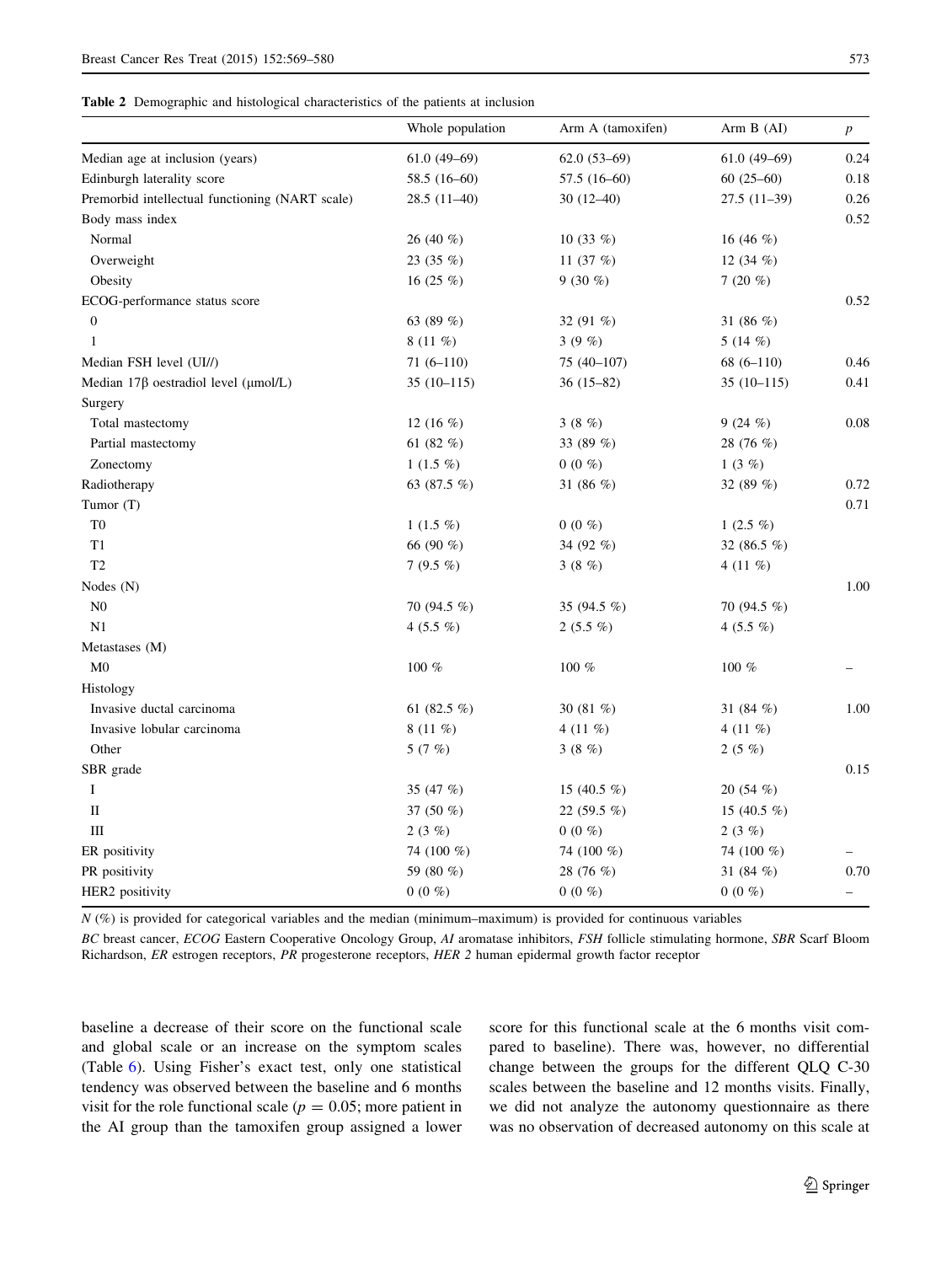#### <span id="page-5-0"></span>Fig. 1 CONSORT diagram



gr4 tox: grade 4 toxicity

Table 3 Longitudinal follow-up of the cognitive scores, HADS score, and quality of life scores: rates of completion of the scales

|                                           | TAM (37 patients enrolled)    |                              |                   | IA (37 patients enrolled)     |                  |                   |
|-------------------------------------------|-------------------------------|------------------------------|-------------------|-------------------------------|------------------|-------------------|
|                                           | <b>Baseline</b><br>$(n = 34)$ | M <sub>6</sub><br>$(n = 31)$ | M12<br>$(n = 28)$ | <b>Baseline</b><br>$(n = 36)$ | M6<br>$(n = 32)$ | M12<br>$(n = 29)$ |
| Verbal episodic memory (RAVLT)            |                               |                              |                   |                               |                  |                   |
| Sum of words learned across trials $1-5$  | 34                            | 31                           | 26                | 36                            | 32               | 29                |
| Immediate free recall                     | 34                            | 30                           | 26                | 36                            | 32               | 31                |
| Delayed free recall                       | 34                            | 31                           | 26                | 36                            | 32               | 29                |
| Cognitive difficulties scale              | 34                            | 31                           | 26                | 36                            | 32               | 31                |
| <b>MMSE</b>                               | 34                            | 31                           | 26                | 36                            | 32               | 31                |
| Benton visual retention test              | 34                            | 31                           | 26                | 36                            | 32               | 29                |
| Working memory                            |                               |                              |                   |                               |                  |                   |
| Forward digit span                        | 34                            | 31                           | 25                | 36                            | 31               | 29                |
| Backward digit span                       | 34                            | 31                           | 25                | 36                            | 31               | 29                |
| Forward spatial span                      | 34                            | 31                           | 25                | 36                            | 31               | 29                |
| Psychomotor speed                         |                               |                              |                   |                               |                  |                   |
| Time completion part A trail making tests | 34                            | 31                           | 26                | 36                            | 32               | 31                |
| Time completion naming part Stroop task   | 34                            | 31                           | 26                | 35                            | 31               | 30                |
| <b>Executive functions</b>                |                               |                              |                   |                               |                  |                   |
| Letter fluency                            | 34                            | 31                           | 26                | 36                            | 32               | 29                |
| Category (animal) fluency                 | 34                            | 31                           | 26                | 36                            | 32               | 29                |
| Trail making test                         | 34                            | 31                           | 26                | 36                            | 32               | 31                |
| Stroop test                               | 34                            | 31                           | 26                | 35                            | 31               | 30                |
| Wisconsin card sorting test               | 33                            | 31                           | 25                | 31                            | 32               | 29                |
| HADS global score and subscores           | 34                            | 31                           | 26                | 35                            | 31               | 29                |
| OLO-C30 score                             | 33                            | 18                           | 21                | 29                            | 24               | 22                |

 $n$  number of patients who completed the tests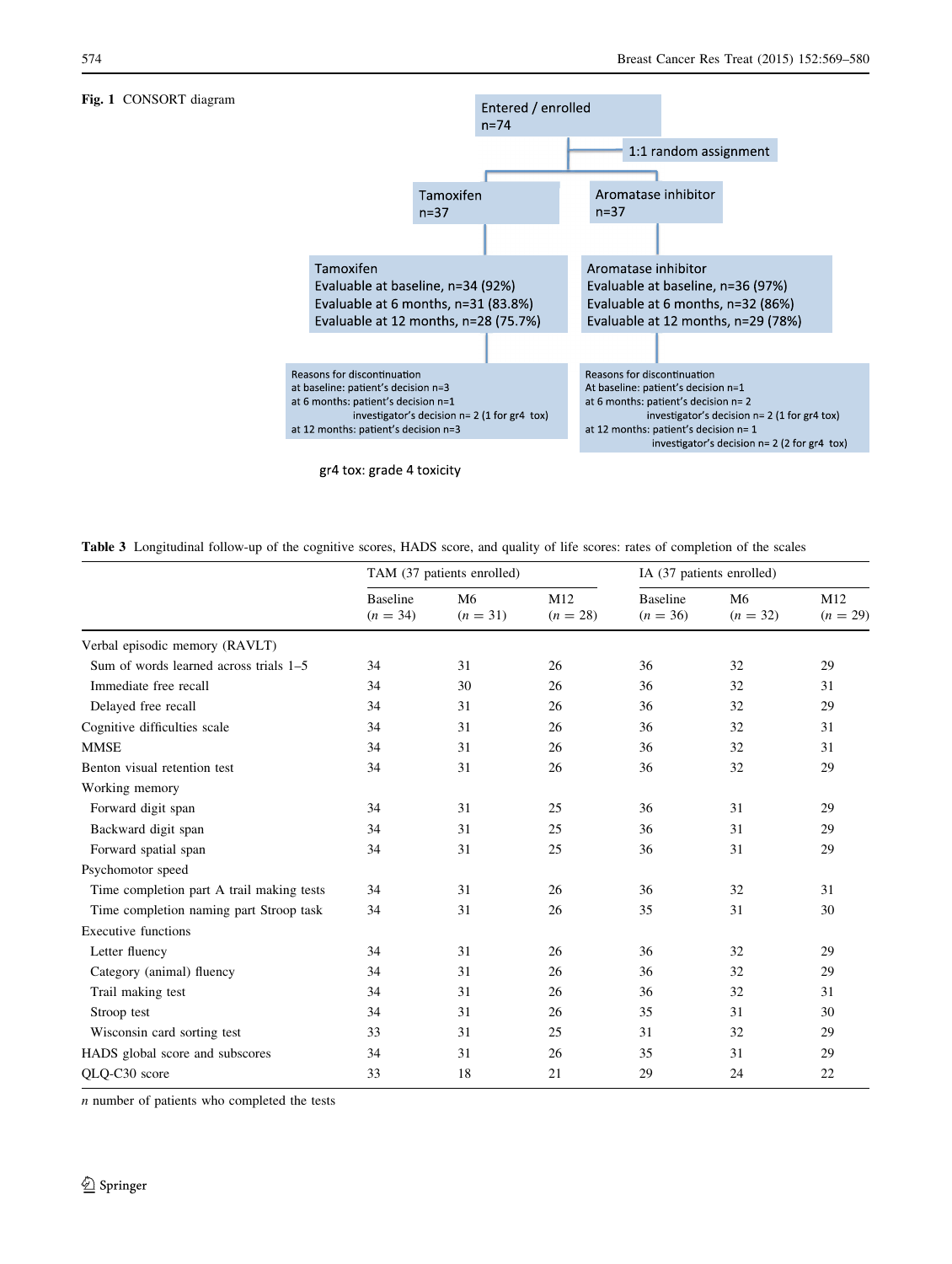<span id="page-6-0"></span>

| <b>Table 4</b> Cognitive scores at<br>inclusion |                                                        | TAM $(n = 37)$ IA $(n = 37)$ |                   | $p$ value* |  |  |  |
|-------------------------------------------------|--------------------------------------------------------|------------------------------|-------------------|------------|--|--|--|
|                                                 | Verbal episodic memory (RAVLT)                         |                              |                   |            |  |  |  |
|                                                 | Sum of words learned across trials 1–5                 | 50.76 (8.86)                 | 49.58 (10.12)     | 0.61       |  |  |  |
|                                                 | Immediate free recall                                  | 10.38(2.45)                  | 10(2.75)          | 0.54       |  |  |  |
|                                                 | Delayed free recall                                    | 10.44(2.71)                  | 10.42(3.23)       | 0.97       |  |  |  |
|                                                 | Cognitive difficulties scale                           | 16.97(8.36)                  | 20.58 (9.30)      | 0.09       |  |  |  |
|                                                 | <b>MMSE</b>                                            | 29 [27, 29]                  | 29 [27.5; 29.5]   | 0.57       |  |  |  |
|                                                 | Benton visual retention test                           | 13 [11, 14]                  | $12.5$ [11, 14]   | 0.34       |  |  |  |
|                                                 | Working memory                                         |                              |                   |            |  |  |  |
|                                                 | Forward digit span                                     | 6[5, 7]                      | 6[5, 7]           | 0.69       |  |  |  |
|                                                 | Backward digit span                                    | 5[4, 7]                      | 5[4, 6]           | 0.83       |  |  |  |
|                                                 | Forward spatial span                                   | 8[7, 9]                      | $7.5$ [6; 8.5]    | 0.12       |  |  |  |
|                                                 | Psychomotor speed                                      |                              |                   |            |  |  |  |
|                                                 | Time completion for part A of the trail making tests   | $35.5$ [31, 45]              | 35 [28.5; 42]     | 0.36       |  |  |  |
|                                                 | Time completion for the naming part of the Stroop task | 63 [57; 69]                  | 66 [59; 73]       | 0.38       |  |  |  |
|                                                 | <b>Executive functions</b>                             |                              |                   |            |  |  |  |
|                                                 | Letter fluency                                         | 20.26(6.44)                  | 19.86 (7.62)      | 0.81       |  |  |  |
|                                                 | Category (animal) fluency                              | 27.32 (8.57)                 | 28.92 (10.26)     | 0.48       |  |  |  |
|                                                 | Trail making test                                      | $2.45$ [ $2.1$ ; $2.9$ ]     | $2.79$ [1.9; 3.6] | 0.34       |  |  |  |
|                                                 | Stroop test                                            | $0.28$ [0.2; 0.4]            | $0.29$ [0.2; 0.4] | 0.67       |  |  |  |
|                                                 | Wisconsin card sorting test                            | 3 [1, 5]                     | 2 [0; 6]          | 0.56       |  |  |  |

Data are mean (SD) or median [interquartile range]

TAM tamoxifen, AI aromatase inhibitors

 $*$  t test or Wilcoxon rank-sum test

either the 6 or 12 months visits (each patient score 4 on this scale which reflect a preserved autonomy for the four activities considered in the questionnaire).

#### Biological data

A significant modification of the FSH levels was observed during follow-up between the groups ( $p < 0.001$ ), with a decrease in the values for the tamoxifen group (mean FSH levels at baseline  $= 72.7$  UI/L  $\pm$  18.4; 6-month visit = 48.2 UI/L  $\pm$  16.9; and 12-month visit = 43.0 UI/  $L \pm 14.8$ ), while they remained stable in the AI group  $(baseline = 68.4 \text{ UI/L} \pm 22.1$ ; 6-month visit = 78.4 UI/  $L \pm 21.5$ ; and 12-month visit = 69.5 UI/L  $\pm$  25.9). The levels of 17beta-estradiol were stable during follow-up in both groups. The levels of 17beta-estradiol were stable during follow-up in both groups. A decrease in the levels of 17beta-estradiol is expected with IA but only a non-significant decrease  $(p = 0.08)$  was observed in our study when we contrast the value at baseline against the 12-month visit values (mean 17beta-estradiol in the AI group at baseline =  $35.8$  pmol/l  $\pm 24$ , at 6 months 27.5 pmol/l  $\pm$  28.5, at 12 months 22.6 pmol/l  $\pm$  12.2), which might be explained by the small number of patients who underwent biological analyses during the study

 $(n = 25$  at inclusion,  $n = 17$  at 6 months and  $n = 14$  at 12 months).

### Safety

A total of five patients discontinued hormonotherapy because of adverse events during the study (CONSORT diagram). A tamoxifen-related grade 4 pulmonary embolism was reported. In the AI arm, three grade 4 adverse events were observed: seizure, non-related to treatment; AI hot flashes; and AI-related arthralgia.

## **Discussion**

In our multicenter prospective randomized trial, no specific differential effect was found between the tamoxifen and AI arms in the cognitive, emotional, and quality of life measures in post-menopausal early BC patients after 6 and 12 months of treatment. The cognitive impact of endocrine therapies in BC patients has been evaluated in several studies with discordant findings. These conflicting results may be explained by several methodological inconsistencies such as populations with or without previous chemotherapy, the inclusion of pre- or post-menopausal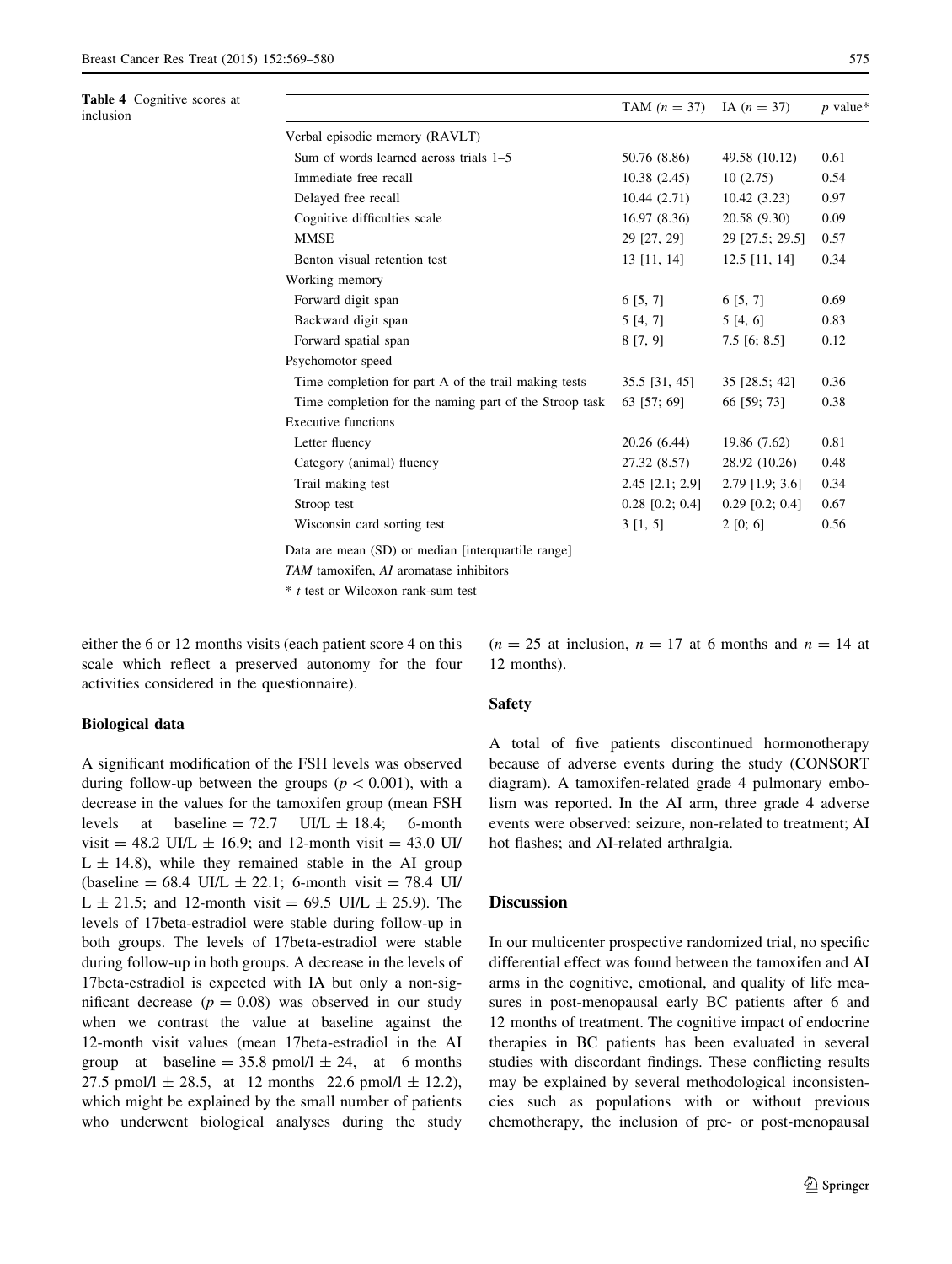<span id="page-7-0"></span>Table 5 Longitudinal follow-up of the cognitive scores and emotional scores

|                                           | <b>TAM</b>     |                |            | IA             |                |             | $p$ value* |
|-------------------------------------------|----------------|----------------|------------|----------------|----------------|-------------|------------|
|                                           | M <sub>0</sub> | M <sub>6</sub> | M12        | M <sub>0</sub> | M <sub>6</sub> | M12         |            |
| Verbal episodic memory (RAVLT)            |                |                |            |                |                |             |            |
| Sum of words learned across trials 1–5    | 50.8(8.9)      | 46.7(10.6)     | 47.6(9.8)  | 49.58 (10.1)   | 49 (12)        | 49.7(9.7)   | 0.91       |
| Immediate free recall                     | 10.4(2.5)      | 10(3.6)        | 9.2(3.5)   | 10(2.8)        | 10.3(3.6)      | 9.9(3.7)    | 0.47       |
| Delayed free recall                       | 10.4(2.7)      | 10.3(2.9)      | 9.7(2.9)   | 10.4(3.2)      | 10.2(3.7)      | 10.2(3.8)   | 0.39       |
| Cognitive complaint                       |                |                |            |                |                |             |            |
| Cognitive difficulties scale              | 16.9(8.3)      | 16.3(8.7)      | 19.1(9.7)  | 20.6(9.3)      | 21.8(10.2)     | 22.5(11.5)  | 0.45       |
| Global cognitive functioning              |                |                |            |                |                |             |            |
| <b>MMSE</b>                               | 28.2(1.6)      | 28.2(1.8)      | 28.5(1.5)  | 28.3(1.7)      | 28.3(2)        | 28.2(1.9)   | 0.78       |
| Visual episodic memory                    |                |                |            |                |                |             |            |
| Benton visual retention test              | 12.6(1.8)      | 12.9(1.5)      | 13.2(1.2)  | 12.1(1.8)      | 13.2(1.9)      | 12.8(1.1)   | 0.12       |
| Working memory                            |                |                |            |                |                |             |            |
| Forward digit span                        | 6.1(1.7)       | 6.4(2.1)       | 6.8(2.3)   | 6.3(1.9)       | 6.6(1.9)       | 6.7(2.2)    | 0.61       |
| Backward digit span                       | 5.4(2.2)       | 5.7(2.5)       | 6.3(2.5)   | 5.5(2.1)       | 5.6(2.4)       | 5.8(2.1)    | 0.65       |
| Forward spatial span                      | 8.2(1.5)       | 7.7(1.7)       | 7.8(1.5)   | 7.7(1.9)       | 8(1.7)         | 7.8(1.7)    | 0.6        |
| Psychomotor speed                         |                |                |            |                |                |             |            |
| Time completion part A trail making tests | 38.3 (10.7)    | 34.2(9.5)      | 32.7(7.6)  | 35.7(11.4)     | 35.3(13.5)     | 34.1 (11.2) | 0.52       |
| Time completion naming part Stroop task   | 65 (12.9)      | 65.2(11.5)     | 62(8.5)    | 68.6 (20.6)    | 64.6 (12.6)    | 63.6 (12.6) | 0.64       |
| <b>Executive functions</b>                |                |                |            |                |                |             |            |
| Letter fluency                            | 20.2(6.4)      | 21.1(7.1)      | 22.3(6.2)  | 19.8(7.6)      | 21.3(8.2)      | 21.5(8.1)   | 0.76       |
| Category (animal) fluency                 | 27.3(8.6)      | 28.8(7.1)      | 28.9(8.1)  | 28.9 (10.2)    | 30.2(12)       | 29.1 (10.6) | 0.70       |
| Trail making test                         | 2.9(1.8)       | 3.2(2)         | 3.1(2)     | 3.4(2.4)       | 2.9(2.5)       | 2.7(1.9)    | 0.56       |
| Stroop test                               | 0.29(0.1)      | 0.28(0.1)      | 0.28(0.08) | 0.29(0.13)     | 0.29(0.08)     | 0.28(0.1)   | 0.22       |
| Wisconsin card sorting test               | 14.5(4.2)      | 15.6(4.6)      | 16.9(3.7)  | 15.5(4.4)      | 16.4(3.3)      | 17(3.1)     | 0.27       |
| Emotional state                           |                |                |            |                |                |             |            |
| HADS global score                         | 12.2(6)        | 11.1(6.2)      | 10.3(5.6)  | 12.3(6.5)      | 11.4(5.5)      | 12.7(6)     | 0.22       |
| Anxiety                                   | 8.6(3.8)       | 7.3(3.5)       | 7.4(3.7)   | 8.7(4.1)       | 8.2(3.8)       | 8.6(3.6)    | 0.96       |
| Depression                                | 3.5(3)         | 3.7(3.4)       | 3.1(2.6)   | 3.5(2.9)       | 3.2(2.2)       | 3.9(2.9)    | 0.12       |

Data are mean (standard deviation)

TAM tamoxifen, AI aromatase inhibitors

 $*$  Mixed model adjusted for baseline performance (group  $\times$  time interaction)

women, differences in assessment tools (self-reported assessment and standardized neuropsychological testing), the existence of a baseline treatment, the timing of followup, differences in the evaluation of adherence rates, dedicated studies or sub-studies or cohorts, the sample size, and the co-evaluation of anxiety and depression [[9,](#page-10-0) [24–26](#page-10-0)]. Moreover, only a few studies or cohorts have already evaluated the effect of hormonotherapy alone on cognition in chemo-naïve patients.

The RAVLT, an episodic verbal memory test, requires the integrity of the hippocampal area, which is rich in estrogens, and was thus chosen as main criteria of evaluation. Indeed, in the previous studies, no specific test was chosen as primary endpoint but when a significant cognitive impact of hormonotherapy was observed, verbal

memory and executive functions were mostly impaired [[8,](#page-10-0) [9](#page-10-0), [27–29](#page-10-0)]. RAVLT has been also selected by other authors to evaluate the verbal memory [\[8](#page-10-0), [9](#page-10-0)]. The main goal was to determine the neuropsychological impact after 6 months of treatment and patients were follow-up during 1 year. In the previous studies, patients were evaluated at different times during the follow-up (range: minimum at least 3 months of hormonotherapy—maximum 36 months [[9,](#page-10-0) [27](#page-10-0), [28](#page-10-0)].

Data on the cognitive impact of anastrozole and tamoxifen are not consistent in the literature. In different studies, a detrimental effect of tamoxifen or anastrozole was observed in verbal memory and processing speed in post-menopausal chemo-naïve patients compared to controls [[26–29\]](#page-10-0). In another study, a significant detrimental effect on speed measures of letter fluency, complex visuo-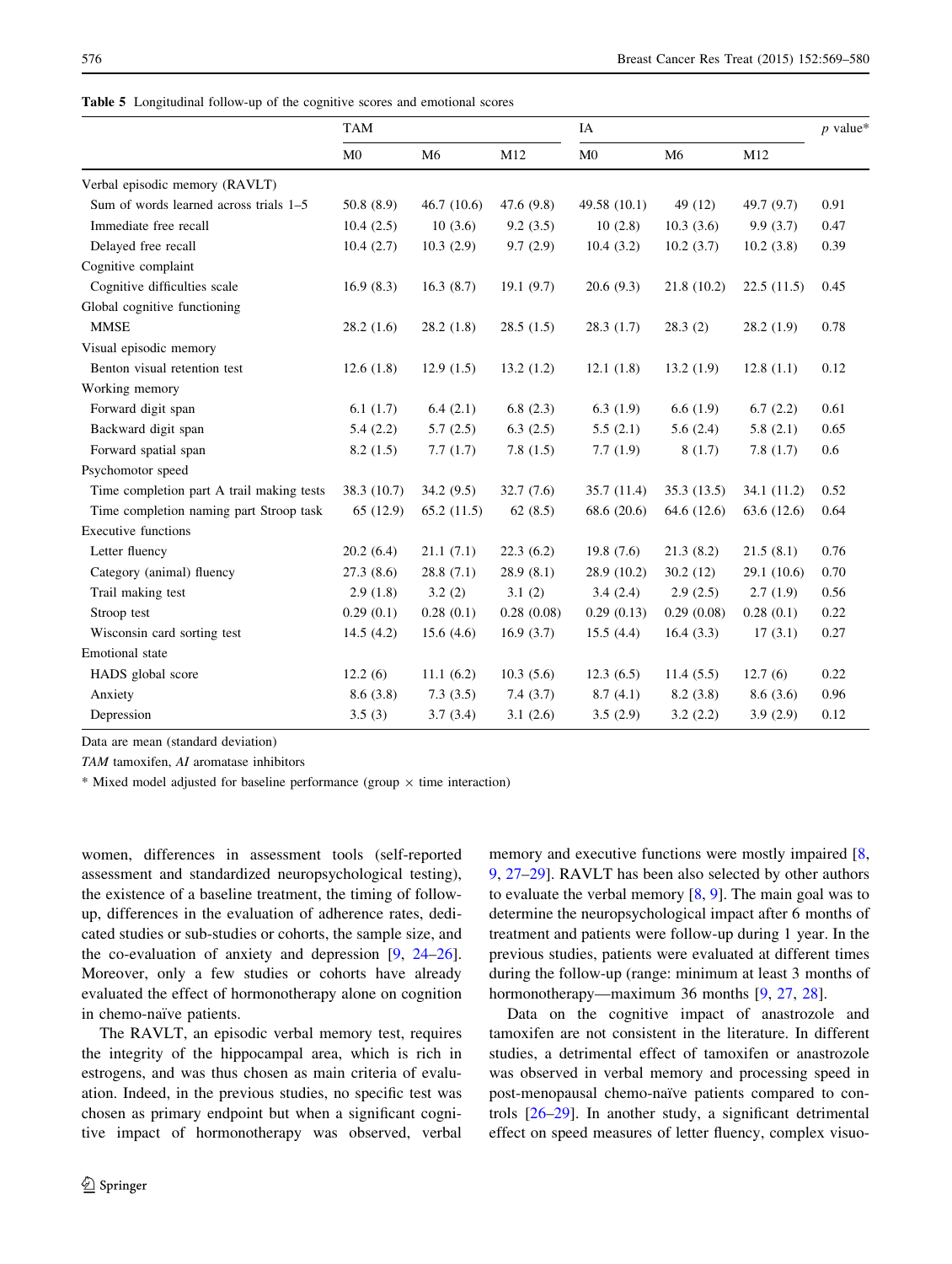<span id="page-8-0"></span>

|                        | <b>TAM</b>     |                |                | IA             |                |                |
|------------------------|----------------|----------------|----------------|----------------|----------------|----------------|
|                        | M <sub>0</sub> | M <sub>6</sub> | M12            | M <sub>0</sub> | M <sub>6</sub> | M12            |
| QLQ-C30                |                |                |                |                |                |                |
| Functional scales      |                |                |                |                |                |                |
| Physical               | 86 [80, 93]    | 93 [80, 100]   | 86 [86, 100]   | 93 [80, 100]   | 90 [83, 93]    | 93 [80, 93]    |
| Role                   | 100 [83, 100]  | 100 [100, 100] | 100 [100, 100] | 100 [83, 100]  | 91 [66, 100]   | 100 [100, 100] |
| Cognitive              | 100 [83, 100]  | 100 [83, 100]  | 83 [83, 100]   | 100 [83, 100]  | 100 [66, 100]  | 83 [83, 100]   |
| Emotional              | 83 [66, 100]   | 83 [66, 100]   | 75 [66, 100]   | 90 [66, 100]   | 80 [70, 100]   | 70 [66, 100]   |
| Social                 | 100 [83, 100]  | 100 [100, 100] | 100 [100, 100] | 100 [100, 100] | 100 [75, 100]  | 100 [83, 100]  |
| Symptoms scales        |                |                |                |                |                |                |
| Fatigue                | $0$ [22, 33]   | $22$ [11, 33]  | 22 [0, 33]     | $16$ [0, 22]   | 19 [5, 33]     | 22 [0, 33]     |
| Nausea                 | 0 [0, 0]       | 0 [0, 0]       | 0 [0, 0]       | 0 [0, 0]       | 0 [0, 0]       | 0 [0, 0]       |
| Pain                   | 0 [0, 33]      | 16 [0, 33]     | 0 [0, 16]      | 0 [0, 16]      | 33 [0, 41]     | 8.3 [0, 50]    |
| Dyspnea                | 0 [0, 33]      | 0 [0, 0]       | 0 [0, 33]      | $0$ [0, 33]    | 0 [0, 33]      | 0 [0, 33]      |
| Insomnia               | 33 [0, 33]     | 33 [0, 66]     | 33 [33, 66]    | 33 [0, 33]     | 33 [0, 50]     | 33 [0, 33]     |
| Appetite loss          | 0 [0, 0]       | $0$ [0, 33]    | 0 [0, 0]       | 0 [0, 0]       | 0 [0, 0]       | 0 [0, 0]       |
| Constipation           | 0 [0, 0]       | 0 [0, 33]      | 0 [0, 0]       | $0$ [0, 33]    | 0 [0, 33]      | 0 [0, 33]      |
| Diarrhea               | 0 [0, 0]       | 0 [0, 0]       | 0 [0, 0]       | 0 [0, 0]       | 0 [0, 0]       | 0 [0, 0]       |
| Financial difficulties | 0 [0, 0]       | 0 [0, 0]       | 0 [0, 0]       | 0 [0, 0]       | 0 [0, 0]       | 0 [0, 0]       |
| Global quality of life | 83 [66, 91]    | 83 [66, 83]    | 83 [66, 83]    | 83 [66, 83]    | 79 [62, 83]    | 75 [58, 83]    |

Data are median [interquartile range]

TAM tamoxifen, AI aromatase inhibitors, QLQ-C30 quality of life-C30

motor attention, and manual dexterity was also found in post-menopausal BC patients treated with tamoxifen or anastrozole and compared to healthy age-equivalent controls [[30\]](#page-10-0). Nevertheless, in these studies, no between-group analyses were available to determine whether tamoxifen, anastrozole, or a combined treatment was implicated and no pretreatment baseline assessment was performed. In a smaller cohort, Bender et al. reported poorer results in verbal and visual learning and memory tests in early-stage BC patients treated with anastrozole compared to tamoxifen users [\[9](#page-10-0)]. Nevertheless, in the Ibis II study, no cognitive difficulties were observed in post-menopausal women at increased risk of BC taking anastrozole compared to the placebo group after 6 months and 2 years of treatment [\[31\]](#page-10-0). The impact of exemestane on cognition has been less frequently evaluated. In the TEAM (tamoxifen and exemestane adjuvant multinational) trial, neuropsychological assessments were performed at baseline and at 1 year. While no impact of exemestane on cognition was found, tamoxifen users had poorer performances than healthy controls on verbal memory and executive functioning [\[8](#page-10-0)].

Our population was a post-menopausal population who already experienced a progressive hypo-estrogenic condition, which could have minimized the effects on cognitive

function by tamoxifen or AI as suggested by other authors [\[32](#page-10-0)], or could result in less competition for binding sites with tamoxifen [[33\]](#page-10-0). Our findings thus cannot be generalized to a younger population.

In our study, no specific differential effect between tamoxifen and AI was found. Nevertheless, the absence of identification of an objective impact of hormonotherapy during the cognitive evaluation cannot exclude subtle neuropsychological disorders that are not measurable using standard tests. Subjective perceived deficits may be reported by patients, especially at work or when a high level of concentration is needed, while standardized neuropsychological assessments conclude that functioning is normal [\[25](#page-10-0), [34](#page-10-0), [35\]](#page-10-0). In other studies, the relationships between perceived cognitive function and objective measures are not consistent, even though no correlation is more frequently found [\[7](#page-10-0), [27,](#page-10-0) [36–38](#page-10-0)]. In our study, tamoxifen users reported less cognitive impairments in daily living on the CDS than AI users at baseline. Although cognitive complaint increased in both groups compared to baseline, no difference was then observed between the groups during follow-up. Furthermore, the scores were not significantly different between the arms for the QLQ-C30, IADL, and HADS questionnaires at baseline or during follow-up. Completion rates for the QLQ-C30 were of 89 % at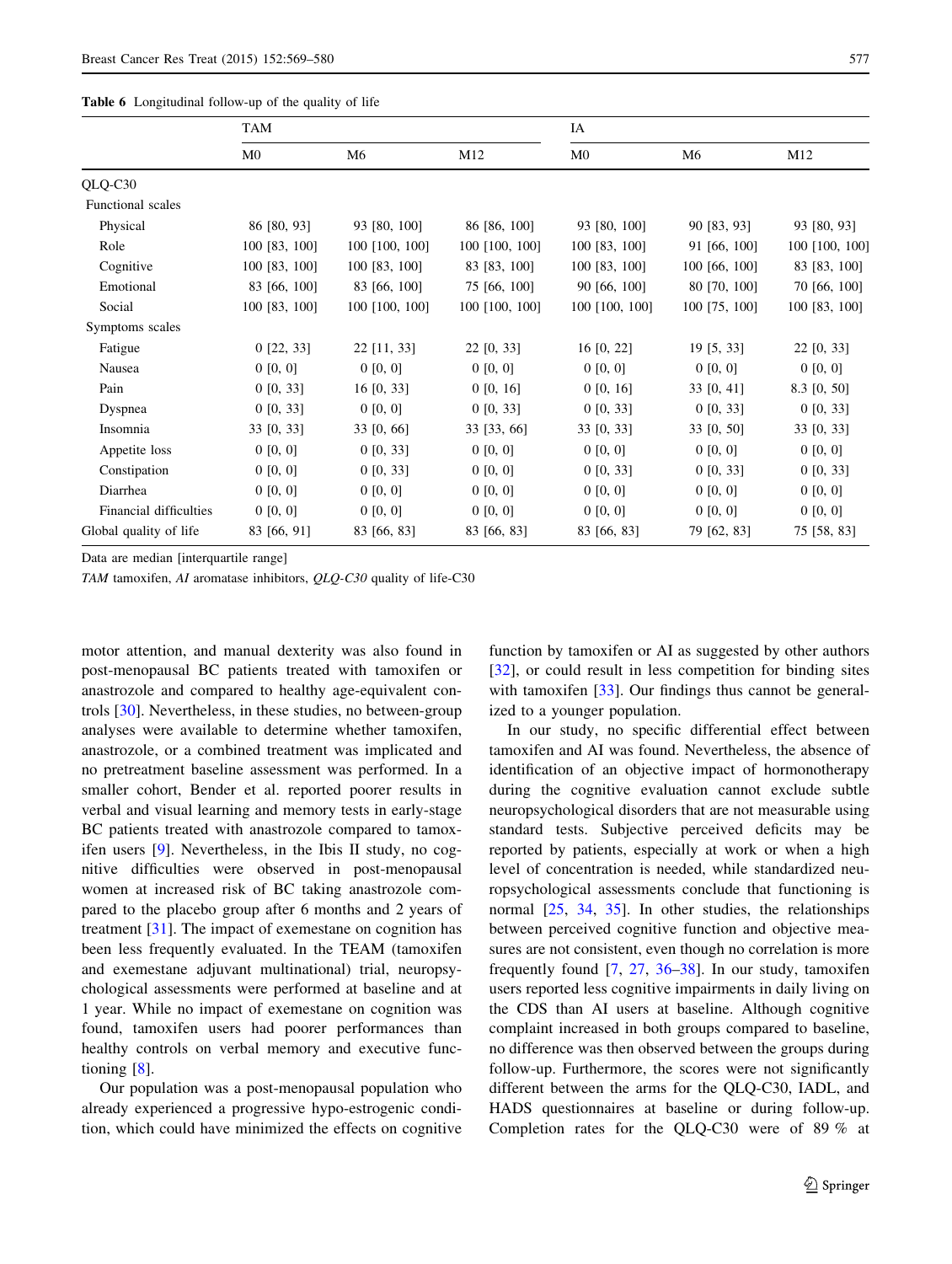<span id="page-9-0"></span>baseline, 67 % for the 6-month visit, and 75 % for the 1-year visit (see Table [3](#page-5-0)) and analyses on these scores should thus be interpreted with cautious. However, as in our trial, quality of life, measured by the EORTC, QLQ-C30, and the Short Form-12, was similar in both tamoxifen users and AI users in another study [[39\]](#page-10-0). Mood modulation may be a potential mechanism to explain cognitive difficulties [\[40](#page-10-0), [41](#page-11-0)]. For most authors, cognitive complaints can be related to mood (anxiety or depression) and/or fatigue [\[7](#page-10-0), [27](#page-10-0), [36–38,](#page-10-0) [42–45](#page-11-0)]. Cognitive deficits have been observed in BC patients after surgery and before chemotherapy initiation, as what was observed in our trial. When looking at individual performances of our BC patients, we found around 34 % of patients presenting with a deficit for an executive task (trail making test) and 29 % presenting with a deficit on verbal working memory scores. These deficits were stable across the trial and thus did not evidence any effect of the endocrine therapy instauration. These early cognitive deficits have been frequently attribute to the impact of stress on cognition [[46–48\]](#page-11-0). Nevertheless, only moderate correlations were reported between self-reported cognitive functioning and anxiety, depression, fatigue, or menopausal complaints in patients enrolled in the TEAM study [[49\]](#page-11-0). Depression has also been reported to be associated with a lack of estrogen or failure of estrogen to bind with its receptors [[50,](#page-11-0) [51](#page-11-0)]. Nonetheless, no difference was found in our study between tamoxifen and AI users on an emotional scale.

Some limitations of the current study should be noted. Although the study was a non-double-blind study, neuropsychologists were blinded to the treatment arm of the patient. No functional or metabolism cerebral imaging was performed during the study to evaluate the recruitment of cortical areas in these patients. Patients were followed only for 1 year, and thus we cannot exclude potential long-term effects of hormonotherapy in this population of patients, despite the fact that most of the adverse effects of AI occur in the first year of treatment  $[31]$  $[31]$ . In this study, the goal was to evaluate the differential impact of tamoxifen and AI on cognitive functions. No control group was tested, and thus we cannot conclude on the precise impact of hormonotherapy on cognition. The use of a control group without BC would have been questionable because of the interaction between cognition and breast cancer itself and its consequences (such as mood and fatigue). Moreover, we compared the impact of tamoxifen versus AI, considering that the impact of AI on cognition has a class effect due to the severe deprivation of estrogen. No standard does exist to recommend a specific AI agent in adjuvant therapy, and the choice was left to the referring oncologists of the patients. Nevertheless, different relationships have been reported between anastrozole, exemestane or letrozole, and cognition. In different studies comparing AI to tamoxifen,

greater cognitive impairments were usually described with anastrozole compared to exemestane or letrozole [[8,](#page-10-0) [9](#page-10-0), [31,](#page-10-0) [32](#page-10-0), [52](#page-11-0), [53](#page-11-0)]. These results may be partially explained by the inconsistency in the methodology between the trials but also by different pharmacological effects of the third generation AIs. Mild androgenic properties of exemestane and its metabolites, which could preserve cognitive function, have been reported [\[54,](#page-11-0) [55\]](#page-11-0). Letrozole could be a more potent inhibitor of aromatase than anastrozole, leading to distinct effects [\[56](#page-11-0)]. Furthermore, interactions of these treatments with a history of post-menopausal hormone therapy have been previously described on cognitive complaint of BC patients, especially for patients receiving AI [[25\]](#page-10-0). Unfortunately, these data were not available in our population but should be considered in future research. A standard questionnaire on symptoms related to menopausal status or side effects of endocrine therapy should also be considered in this perspective to define their interaction with cognitive impairment in this population.

### Conclusion

This trial did not demonstrate a significant difference between baseline and 6-month scores on the RAVLT in tamoxifen versus AI-treated post-menopausal early BC patients. Altogether, our study suggests that cognitive functions as well as emotional and quality of life measures are not influenced by the choice of the agent of hormonotherapy in the tested population.

Acknowledgments We thank the patients, Stéphanie Clisant and Yvette Vendel for advice while writing the protocol, Patrick Devos for his help in the statistical design of the study, and V Servent, A Mailliez, L Vanlemmens, Pierre Kerbrat, and Thierry Petit for the enrollment of patients.

Funding Pfizer, Astra Zeneca, and Novartis financially supported this trial promoted by Oscar Lambret Center (Lille, France).

#### Complaince with Ethical Standards

Conflict of interest The authors have no conflict of interest to declare.

#### References

- 1. Early Breast Cancer Trialists' Collaborative Group (1988) Effects of adjuvant tamoxifen and of cytotoxic therapy on mortality in early breast cancer. An overview of 61 randomized trials among 28,896 women. N Engl J Med 319:1681–1692. doi[:10.1056/](http://dx.doi.org/10.1056/NEJM198812293192601) [NEJM198812293192601](http://dx.doi.org/10.1056/NEJM198812293192601)
- 2. Dowsett M, Cuzick J, Howell A et al (2001) Pharmacokinetics of anastrozole and tamoxifen alone, and in combination, during adjuvant endocrine therapy for early breast cancer in postmenopausal women: a sub-protocol of the ''Arimidex and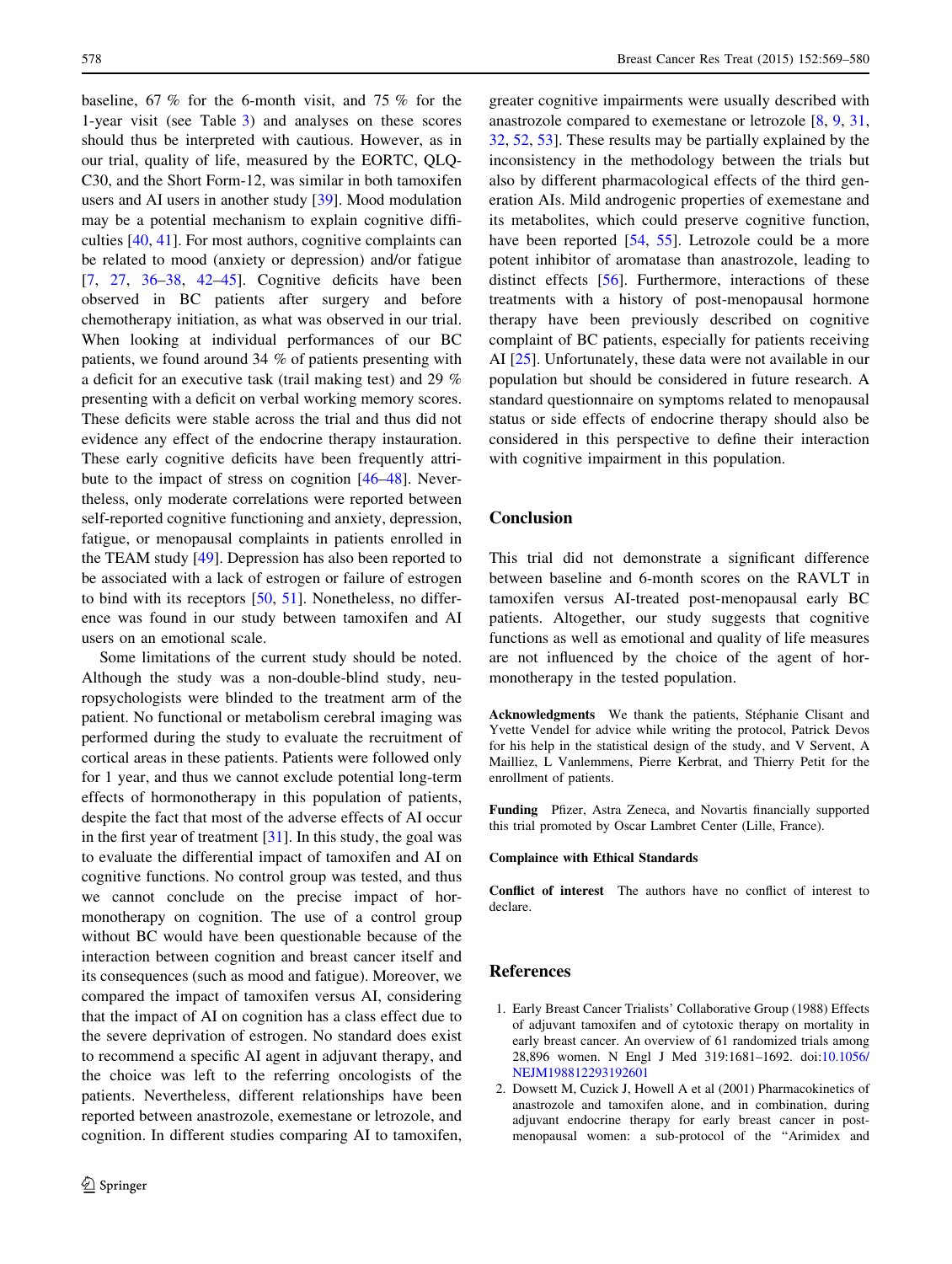<span id="page-10-0"></span>tamoxifen alone or in combination'' (ATAC) trial. Br J Cancer 85:317–324. doi[:10.1054/bjoc.2001.1925](http://dx.doi.org/10.1054/bjoc.2001.1925)

- 3. Shughrue P, Scrimo P, Lane M et al (1997) The distribution of estrogen receptor-beta mRNA in forebrain regions of the estrogen receptor-alpha knockout mouse. Endocrinology 138:5649–5652. doi:[10.1210/endo.138.12.5712](http://dx.doi.org/10.1210/endo.138.12.5712)
- 4. Roselli CE, Klosterman SA, Fasasi TA (1996) Sex differences in androgen responsiveness in the rat brain: regional differences in the induction of aromatase activity. Neuroendocrinology 64:139– 145
- 5. Yague JG, Azcoitia I, DeFelipe J et al (2010) Aromatase expression in the normal and epileptic human hippocampus. Brain Res 1315:41–52. doi:[10.1016/j.brainres.2009.09.111](http://dx.doi.org/10.1016/j.brainres.2009.09.111)
- 6. Klepin HD, Geiger AM, Bandos H et al (2014) Cognitive factors associated with adherence to oral antiestrogen therapy: results from the cognition in the study of tamoxifen and raloxifene (Co-STAR) study. Cancer Prev Res Phila Pa 7:161–168. doi[:10.1158/](http://dx.doi.org/10.1158/1940-6207.CAPR-13-0165) [1940-6207.CAPR-13-0165](http://dx.doi.org/10.1158/1940-6207.CAPR-13-0165)
- 7. Paganini-Hill A, Clark LJ (2000) Preliminary assessment of cognitive function in breast cancer patients treated with tamoxifen. Breast Cancer Res Treat 64:165–176
- 8. Schilder CM, Seynaeve C, Beex LV et al (2010) Effects of tamoxifen and exemestane on cognitive functioning of postmenopausal patients with breast cancer: results from the neuropsychological side study of the tamoxifen and exemestane adjuvant multinational trial. J Clin Oncol Off J Am Soc Clin Oncol 28:1294–1300. doi[:10.1200/JCO.2008.21.3553](http://dx.doi.org/10.1200/JCO.2008.21.3553)
- 9. Bender CM, Sereika SM, Brufsky AM et al (2007) Memory impairments with adjuvant anastrozole versus tamoxifen in women with early-stage breast cancer. Menopause N Y N 14:995–998. doi[:10.1097/gme.0b013e318148b28b](http://dx.doi.org/10.1097/gme.0b013e318148b28b)
- 10. Salmaso D, Longoni AM (1985) Problems in the assessment of hand preference. Cortex J Devot Study Nerv Syst Behav 21:533–549
- 11. Mackinnon A, Mulligan R (2005) The estimation of premorbid intelligence levels in French speakers. L'Encéphale 31:31–43
- 12. McNair DM, Kahn RJ (1983) Self assessment of cognitive deficits. In: Crook T, Ferris S, Bartus R (eds) Assessment in geriatric psychopharmacology. Mark Powley Associates, New Canaan, pp 137–143
- 13. Folstein MF, Folstein SE, McHugh PR (1975) ''Mini-mental state''. A practical method for grading the cognitive state of patients for the clinician. J Psychiatr Res 12:189–198
- 14. Rey A (1964) L'Examen Clinique en Psychologie. Presses Universitaires de France, Paris
- 15. Benton AL, de Hamsher KS, Varney NR, Spreen O (1983) Contributions to neuropsychological assessment: a clinical manual. Oxford University Press, New York
- 16. Wechsler D (1981) WAIS-R. manual. The Psychological Corporation, New York, p 156
- 17. Wechsler D (1987) Wechsler memory scale-revised. Psychological Corporation, San Antonio
- 18. Reitan RM (1958) Validity of the trail making test as an indicator of organic brain damage. Percept Mot Skills 8:271–286
- 19. Stroop JR (1935) Studies of interference in serial verbal reaction. J Exp Psychol 18:643–662
- 20. Cardebat D, Doyon B, Puel M et al (1990) Formal and semantic lexical evocation in normal subjects. Performance and dynamics of production as a function of sex, age and educational level. Acta Neurol Belg 90:207–217
- 21. Nelson HE (1976) A modified card sorting test sensitive to frontal lobe defects. Cortex J Devot Study Nerv Syst Behav 12:313–324
- 22. Aaronson NK, Ahmedzai S, Bergman B et al (1993) The European Organization for Research and Treatment of Cancer QLQ-C30: a quality-of-life instrument for use in international clinical trials in oncology. J Natl Cancer Inst 85:365–376
- 23. Barberger-Gateau P, Dartigues JF, Letenneur L (1993) Four instrumental activities of daily living score as a predictor of oneyear incident dementia. Age Ageing 22:457–463
- 24. Shilling V, Jenkins V, Trapala IS (2006) The (mis)classification of chemo-fog–methodological inconsistencies in the investigation of cognitive impairment after chemotherapy. Breast Cancer Res Treat 95:125–129. doi[:10.1007/s10549-005-9055-1](http://dx.doi.org/10.1007/s10549-005-9055-1)
- 25. Ganz PA, Petersen L, Castellon SA et al (2014) Cognitive function after the initiation of adjuvant endocrine therapy in early-stage breast cancer: an observational cohort study. J Clin Oncol Off J Am Soc Clin Oncol. doi:[10.1200/JCO.2014.56.1662](http://dx.doi.org/10.1200/JCO.2014.56.1662)
- 26. Jenkins V, Atkins L, Fallowfield L (2007) Does endocrine therapy for the treatment and prevention of breast cancer affect memory and cognition? Eur J Cancer Oxf Engl 43:1342–1347. doi:[10.1016/j.ejca.2007.03.023](http://dx.doi.org/10.1016/j.ejca.2007.03.023)
- 27. Jenkins V, Shilling V, Fallowfield L et al (2004) Does hormone therapy for the treatment of breast cancer have a detrimental effect on memory and cognition? A pilot study. Psychooncology 13:61–66. doi:[10.1002/pon.709](http://dx.doi.org/10.1002/pon.709)
- 28. Collins B, Mackenzie J, Stewart A et al (2009) Cognitive effects of hormonal therapy in early stage breast cancer patients: a prospective study. Psychooncology 18:811–821. doi[:10.1002/](http://dx.doi.org/10.1002/pon.1453) [pon.1453](http://dx.doi.org/10.1002/pon.1453)
- 29. Shilling V, Jenkins V, Fallowfield L, Howell T (2003) The effects of hormone therapy on cognition in breast cancer. J Steroid Biochem Mol Biol 86:405–412
- 30. Lejbak L, Vrbancic M, Crossley M (2010) Endocrine therapy is associated with low performance on some estrogen-sensitive cognitive tasks in postmenopausal women with breast cancer. J Clin Exp Neuropsychol 32:836–846. doi[:10.1080/](http://dx.doi.org/10.1080/13803391003596389) [13803391003596389](http://dx.doi.org/10.1080/13803391003596389)
- 31. Jenkins VA, Ambroisine LM, Atkins L et al (2008) Effects of anastrozole on cognitive performance in postmenopausal women: a randomised, double-blind chemoprevention trial (IBIS II). Lancet Oncol 9:953–961. doi:[10.1016/S1470-2045\(08\)70207-9](http://dx.doi.org/10.1016/S1470-2045(08)70207-9)
- 32. Berga SL (2008) Anastrozole: brain draining or sparing? Lancet Oncol 9:913–914. doi:[10.1016/S1470-2045\(08\)70240-7](http://dx.doi.org/10.1016/S1470-2045(08)70240-7)
- 33. Palmer JL, Trotter T, Joy AA, Carlson LE (2008) Cognitive effects of tamoxifen in pre-menopausal women with breast cancer compared to healthy controls. J Cancer Surviv Res Pract 2:275–282. doi[:10.1007/s11764-008-0070-1](http://dx.doi.org/10.1007/s11764-008-0070-1)
- 34. Breckenridge LM, Bruns GL, Todd BL, Feuerstein M (2012) Cognitive limitations associated with tamoxifen and aromatase inhibitors in employed breast cancer survivors. Psychooncology 21:43–53. doi:[10.1002/pon.1860](http://dx.doi.org/10.1002/pon.1860)
- 35. Calvio L, Feuerstein M, Hansen J, Luff GM (2009) Cognitive limitations in occupationally active malignant brain tumour survivors. Occup Med Oxf Engl 59:406–412. doi:[10.1093/occmed/](http://dx.doi.org/10.1093/occmed/kqp094) [kqp094](http://dx.doi.org/10.1093/occmed/kqp094)
- 36. Castellon SA, Ganz PA, Bower JE et al (2004) Neurocognitive performance in breast cancer survivors exposed to adjuvant chemotherapy and tamoxifen. J Clin Exp Neuropsychol 26:955–969. doi[:10.1080/13803390490510905](http://dx.doi.org/10.1080/13803390490510905)
- 37. Bender CM, Pacella ML, Sereika SM et al (2008) What do perceived cognitive problems reflect? J Support Oncol 6:238–242
- 38. Ahles TA, Saykin AJ, Furstenberg CT et al (2002) Neuropsychologic impact of standard-dose systemic chemotherapy in longterm survivors of breast cancer and lymphoma. J Clin Oncol Off J Am Soc Clin Oncol 20:485–493
- 39. Kilickap S, Hayran M, Cakir B et al (2013) Effect of endocrine therapy on quality of life and cognitive functions in patients with breast cancer. Breast Care Basel Switz 8:128–132. doi[:10.1159/](http://dx.doi.org/10.1159/000350780) [000350780](http://dx.doi.org/10.1159/000350780)
- 40. Gallagher J, Parle M, Cairns D (2002) Appraisal and psychological distress six months after diagnosis of breast cancer. Br J Health Psychol 7:365–376. doi[:10.1348/135910702760213733](http://dx.doi.org/10.1348/135910702760213733)